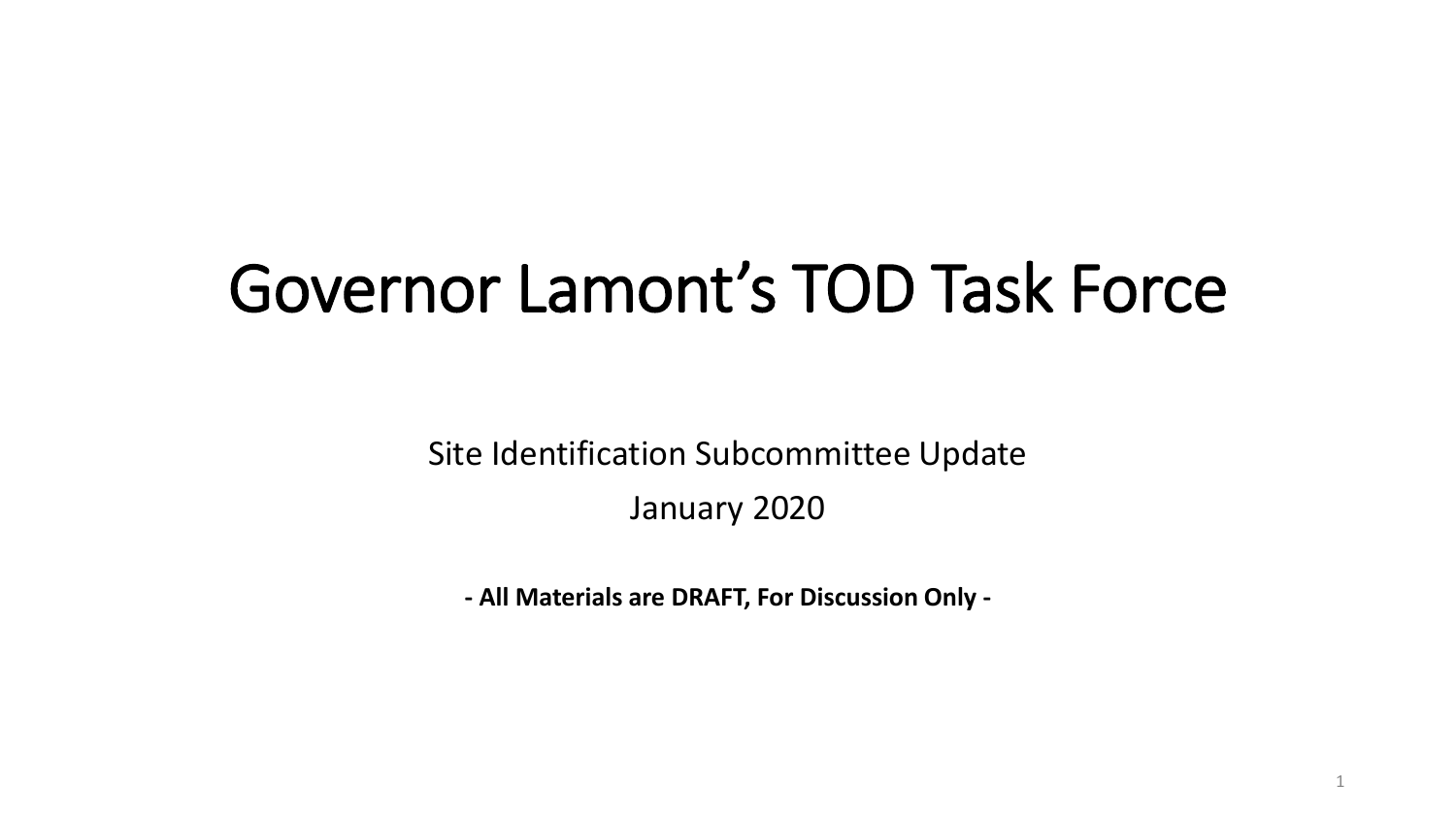### Work Plan and Deliverables

|              | Q1                                                                                                         |                                                                                                                                                                                           |                                                                                                                                                                                                                     | Q <sub>2</sub>                                                                                                                                                         |                                                                                                 |                                          | Q <sub>3</sub>                                                           |     |     |
|--------------|------------------------------------------------------------------------------------------------------------|-------------------------------------------------------------------------------------------------------------------------------------------------------------------------------------------|---------------------------------------------------------------------------------------------------------------------------------------------------------------------------------------------------------------------|------------------------------------------------------------------------------------------------------------------------------------------------------------------------|-------------------------------------------------------------------------------------------------|------------------------------------------|--------------------------------------------------------------------------|-----|-----|
| <b>Month</b> | Jan                                                                                                        | Feb                                                                                                                                                                                       | Mar                                                                                                                                                                                                                 | Apr                                                                                                                                                                    | May                                                                                             | June                                     | Jul                                                                      | Aug | Sep |
| <b>Task</b>  | Goals and<br>objectives<br>Develop<br>proposed<br>methodology<br>General data<br>collection<br>Site visits | Initial list of TOD<br>zoning<br>municipalities<br>Continued site<br>visits<br>For subset of<br>municipalities:<br>Continued<br>general data<br>collection<br>Initial stakeholder<br>list | Finalize general<br>data collection<br>Finalize site visits<br>Begin municipal<br>interviews/local<br>data collection<br>Drill down into<br>site specific<br>constraints<br>Continue to<br>identify<br>stakeholders | Continue<br>municipal<br>interviews/local<br>data collection<br>Continue drill<br>down into site<br>specific<br>constraints<br>Continue to<br>identify<br>stakeholders | Initial list of<br>sites based on<br>data findings,<br>known<br>constraints and<br>stakeholders | Finalize list of<br>recommended<br>sites | Deliver<br>FC TOD<br><b>Taskforce</b><br>Proposal<br>for select<br>sites |     |     |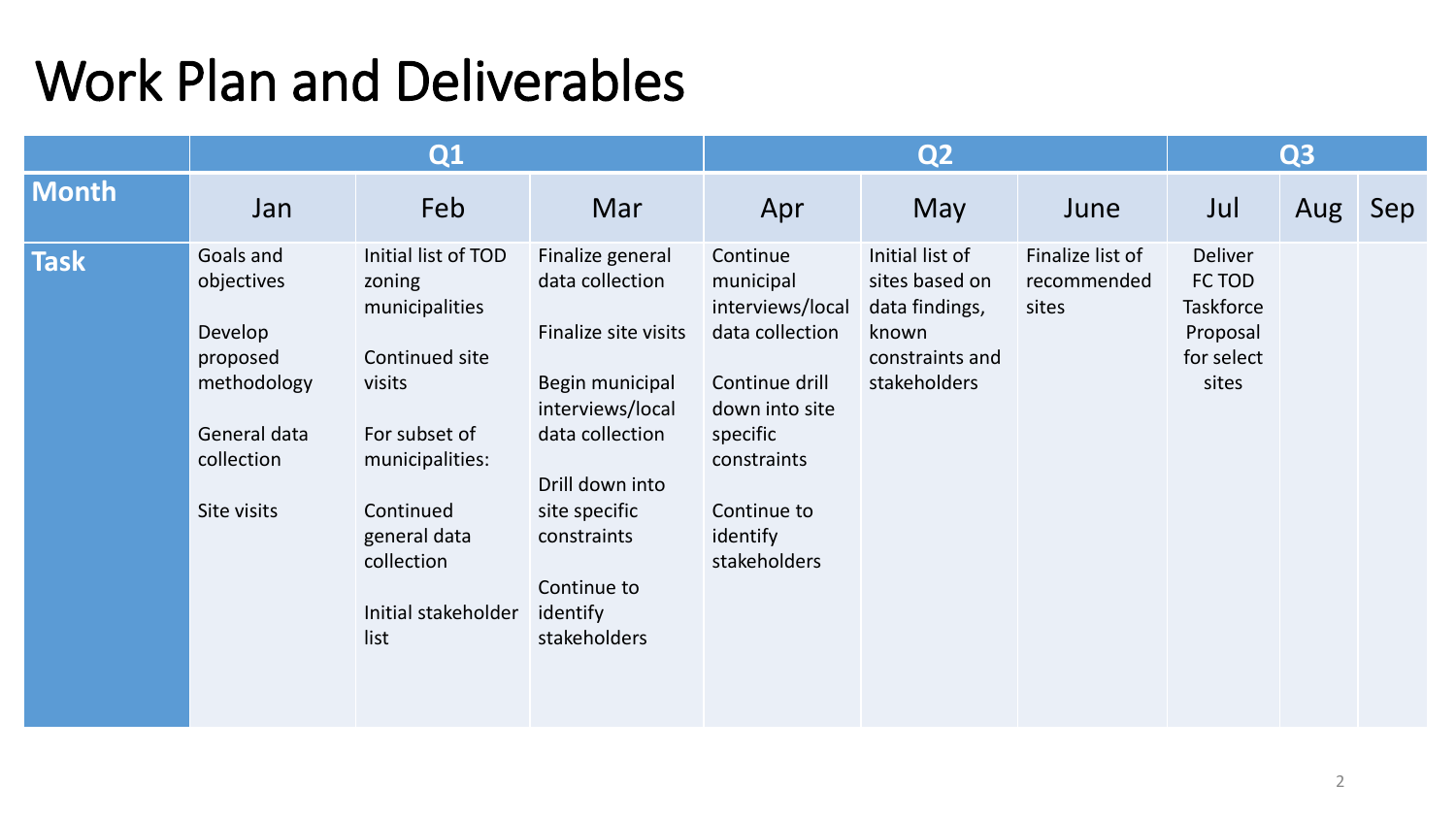### Site Identification Subcommittee Goal

Identify high potential TOD parcels within the Fairfield County, through an informed an information based process.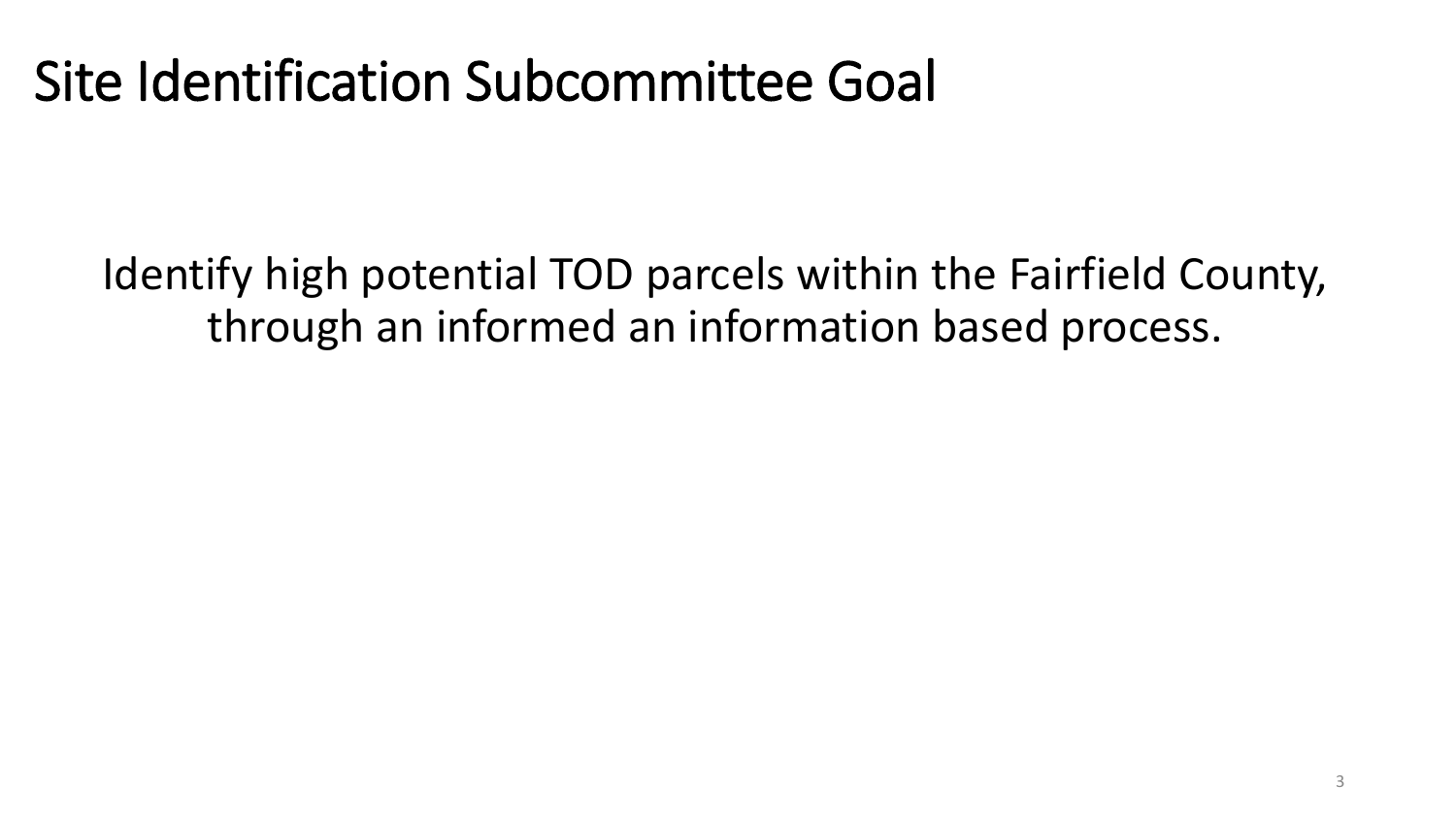# Proposed Methodology – DRAFT



#### Chapter 243: Infrastructure Program

"Transit-oriented development" means the **development of residential, commercial and employment centers** within **one-half mile** or **walking distance** of **public transportation facilities**, including **rail and bus rapid transit** and services, that meet transit supportive standards for land uses, built environment densities and walkable environments, in order to facilitate and encourage the use of those services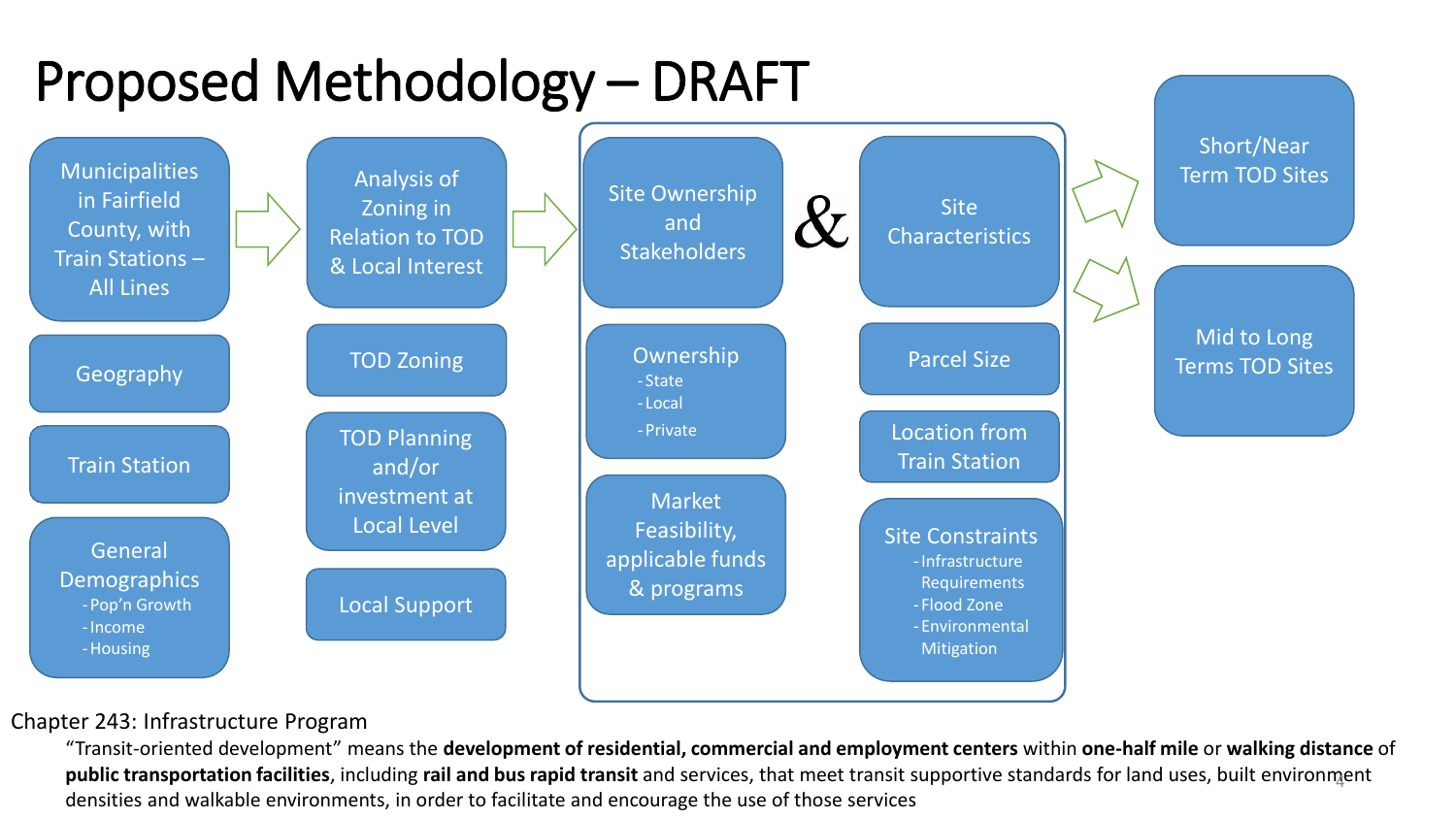# General Data Collection, Fairfield County

- Mapped one quarter mile and one half mile walksheds around rail stations in Fairfield County
- Identified TOD/High Density Zoning, as of right (Untapped Potential Report, RPA, 2017)
- Collected General Data population growth, population density, median household income, etc.
- Collected initial data on site ownership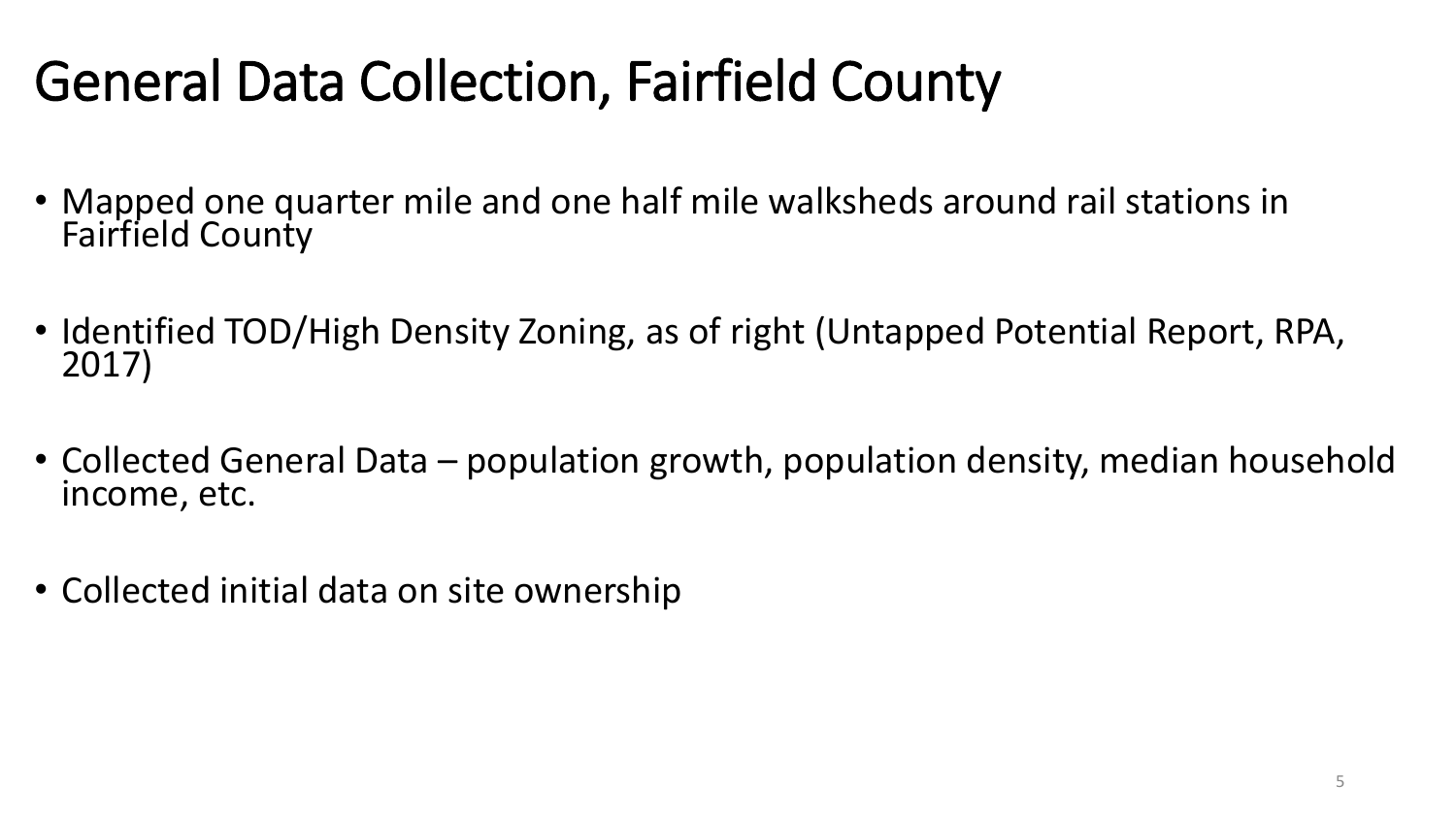

Amtruk

to Hartford

& Springfield

Shorp Line Fact to

tius Landar

New Haver

West Haven's

#### New Haven Line

- **Stamford**
- Noroton Heights
- **Darien**
- Rowayton
- South Norwalk
- **East Norwalk**
- **Westport**
- Green's Farms
- Southport



- **Fairfield** Metro
- **Bridgeport**